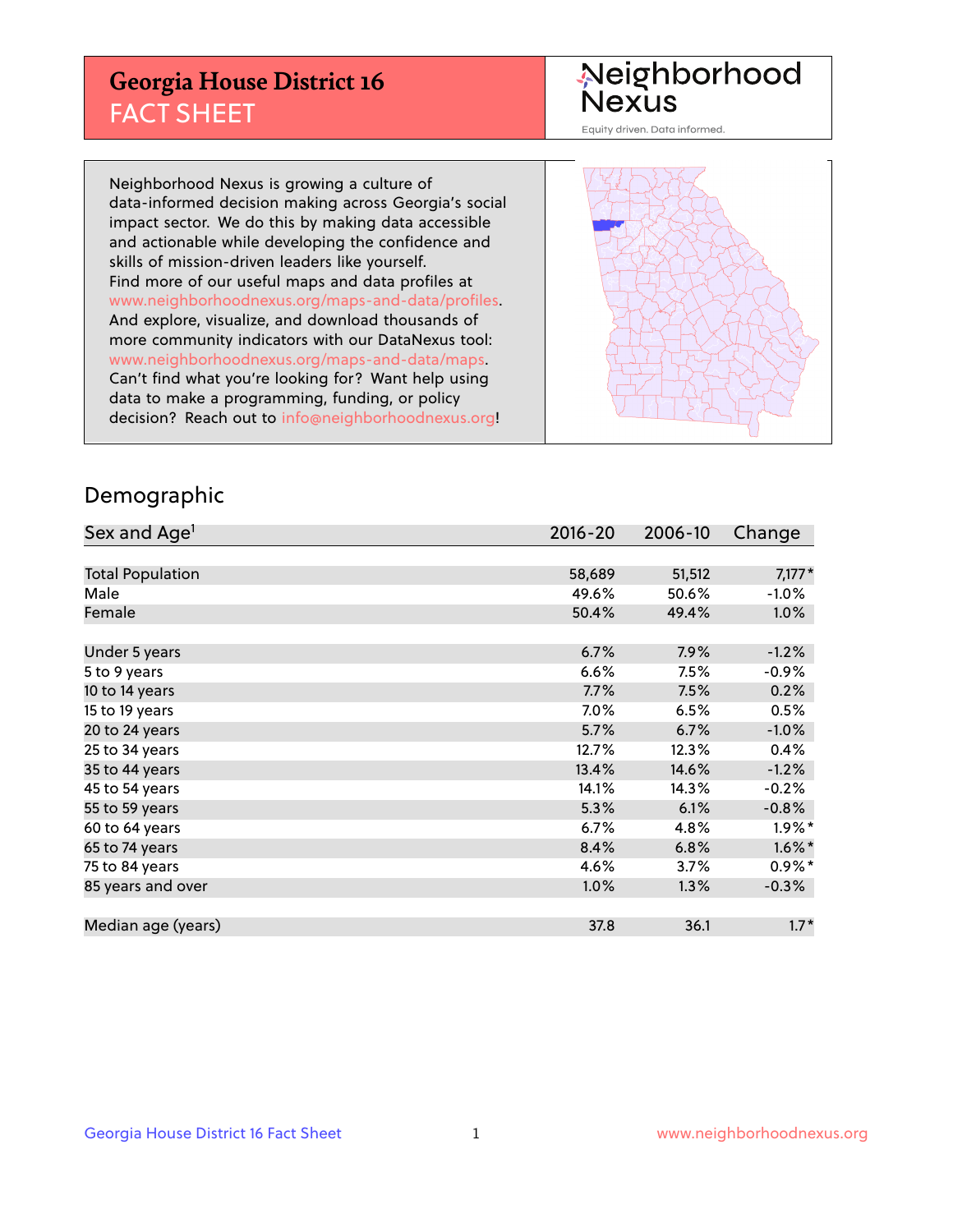## Demographic, continued...

| Race <sup>2</sup>                                            | $2016 - 20$    | 2006-10        | Change     |
|--------------------------------------------------------------|----------------|----------------|------------|
| <b>Total population</b>                                      | 58,689         | 51,512         | $7,177*$   |
| One race                                                     | 96.3%          | 98.3%          | $-2.0\%$ * |
| White                                                        | 81.2%          | 83.6%          | $-2.4\%$   |
| <b>Black or African American</b>                             | 11.1%          | 11.3%          | $-0.2%$    |
| American Indian and Alaska Native                            | 0.2%           | 0.3%           | $-0.0%$    |
| Asian                                                        | 0.8%           | 0.8%           | $-0.0%$    |
| Native Hawaiian and Other Pacific Islander                   | 0.0%           | 0.1%           | $-0.0%$    |
| Some other race                                              | 3.0%           | 2.3%           | 0.7%       |
| Two or more races                                            | 3.7%           | 1.7%           | $2.0\%$ *  |
| Race alone or in combination with other race(s) <sup>3</sup> | $2016 - 20$    | 2006-10        | Change     |
| Total population                                             | 58,689         | 51,512         | $7,177*$   |
| White                                                        | 84.8%          | 85.0%          | $-0.2%$    |
| <b>Black or African American</b>                             | 12.8%          | 11.9%          | 0.9%       |
| American Indian and Alaska Native                            | 1.0%           | 0.7%           | 0.2%       |
| Asian                                                        | 0.9%           | 1.1%           | $-0.2%$    |
| Native Hawaiian and Other Pacific Islander                   | 0.1%           | 0.2%           | $-0.0%$    |
| Some other race                                              | 4.3%           | 2.9%           | 1.4%       |
| Hispanic or Latino and Race <sup>4</sup>                     | $2016 - 20$    | 2006-10        | Change     |
| <b>Total population</b>                                      | 58,689         | 51,512         | $7,177*$   |
| Hispanic or Latino (of any race)                             | 11.2%          | 10.0%          | 1.2%       |
| Not Hispanic or Latino                                       | 88.8%          | 90.0%          | $-1.2%$    |
| White alone                                                  | 74.2%          | 76.5%          | $-2.4\%$ * |
| Black or African American alone                              | 11.1%          | 11.3%          | $-0.2%$    |
| American Indian and Alaska Native alone                      | 0.0%           | 0.3%           | $-0.3%$    |
| Asian alone                                                  | 0.8%           | 0.8%           | $-0.0%$    |
| Native Hawaiian and Other Pacific Islander alone             | 0.0%           | 0.1%           | $-0.1%$    |
| Some other race alone                                        | 0.0%           | 0.1%           | $-0.1%$    |
| Two or more races                                            | 2.7%           | 1.0%           | $1.7\%$ *  |
| U.S. Citizenship Status <sup>5</sup>                         | $2016 - 20$    | 2006-10        | Change     |
|                                                              |                |                | 618        |
| Foreign-born population<br>Naturalized U.S. citizen          | 3,866<br>38.8% | 3,248<br>27.7% | 11.0%      |
| Not a U.S. citizen                                           | 61.2%          | 72.3%          | $-11.0%$   |
|                                                              |                |                |            |
| Citizen, Voting Age Population <sup>6</sup>                  | 2016-20        | 2006-10        | Change     |
| Citizen, 18 and over population                              | 41,385         | 35,515         | 5,871*     |
| Male                                                         | 48.7%          | 48.7%          | 0.0%       |
| Female                                                       | 51.3%          | 51.3%          | $-0.0%$    |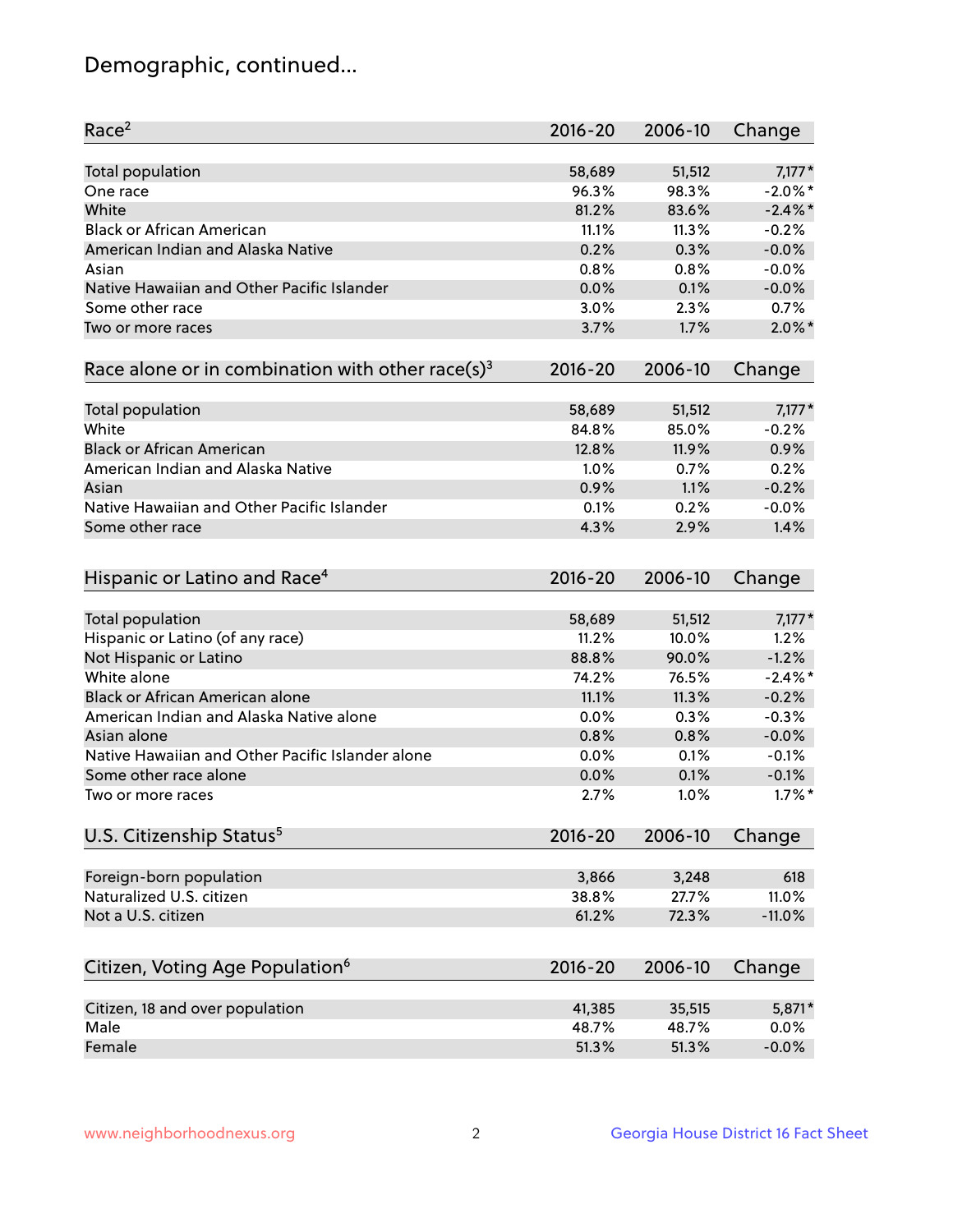#### Economic

| Income <sup>7</sup>                                 | $2016 - 20$ | 2006-10 | Change     |
|-----------------------------------------------------|-------------|---------|------------|
|                                                     |             |         |            |
| All households                                      | 20,749      | 18,034  | $2,715*$   |
| Less than \$10,000                                  | 5.5%        | 8.2%    | $-2.7\%$ * |
| \$10,000 to \$14,999                                | 5.1%        | 7.7%    | $-2.6\%$ * |
| \$15,000 to \$24,999                                | 9.6%        | 11.7%   | $-2.1%$    |
| \$25,000 to \$34,999                                | 9.7%        | 10.7%   | $-1.0%$    |
| \$35,000 to \$49,999                                | 13.4%       | 18.3%   | $-5.0\%$ * |
| \$50,000 to \$74,999                                | 17.6%       | 18.9%   | $-1.3%$    |
| \$75,000 to \$99,999                                | 12.4%       | 10.0%   | $2.4\%$ *  |
| \$100,000 to \$149,999                              | 15.1%       | 11.2%   | $3.8\%$ *  |
| \$150,000 to \$199,999                              | 7.2%        | 1.7%    | $5.6\%$ *  |
| \$200,000 or more                                   | 4.4%        | 1.5%    | $3.0\%$ *  |
| Median household income (dollars)                   | 58,626      | 43,541  | 15,086*    |
| Mean household income (dollars)                     | 77,927      | 55,630  | 22,296*    |
| With earnings                                       | 77.9%       | 76.9%   | 1.0%       |
| Mean earnings (dollars)                             | 77,916      | 58,577  | 19,339*    |
| <b>With Social Security</b>                         | 31.3%       | 30.2%   | 1.1%       |
| Mean Social Security income (dollars)               | 19,946      | 15,190  | 4,756*     |
| With retirement income                              | 19.0%       | 18.5%   | 0.5%       |
| Mean retirement income (dollars)                    | 29,464      | 18,423  | $11,041*$  |
| With Supplemental Security Income                   | 4.8%        | 3.7%    | 1.1%       |
| Mean Supplemental Security Income (dollars)         | 9,992       | 8,141   | $1,851*$   |
| With cash public assistance income                  | 3.4%        | 1.6%    | $1.9\%$ *  |
| Mean cash public assistance income (dollars)        | 1,733       | 4,144   | $-2,411$   |
| With Food Stamp/SNAP benefits in the past 12 months | 15.0%       | 12.8%   | 2.1%       |
|                                                     |             |         |            |
| Families                                            | 15,198      | 13,624  | $1,575*$   |
| Less than \$10,000                                  | 4.9%        | 5.9%    | $-1.0%$    |
| \$10,000 to \$14,999                                | 2.5%        | 5.4%    | $-2.9%$ *  |
| \$15,000 to \$24,999                                | 6.0%        | 10.6%   | $-4.6\%$ * |
| \$25,000 to \$34,999                                | 10.4%       | 11.2%   | $-0.8%$    |
| \$35,000 to \$49,999                                | 10.7%       | 17.0%   | $-6.3\%$ * |
| \$50,000 to \$74,999                                | 20.3%       | 20.2%   | 0.1%       |
| \$75,000 to \$99,999                                | 13.6%       | 12.3%   | 1.3%       |
| \$100,000 to \$149,999                              | 16.5%       | 13.7%   | 2.8%       |
| \$150,000 to \$199,999                              | 9.5%        | 2.3%    | $7.2\%$ *  |
| \$200,000 or more                                   | 5.6%        | 1.5%    | $4.1\%$ *  |
| Median family income (dollars)                      | 68,755      | 49,863  | 18,892*    |
| Mean family income (dollars)                        | 88,529      | 61,831  | 26,698*    |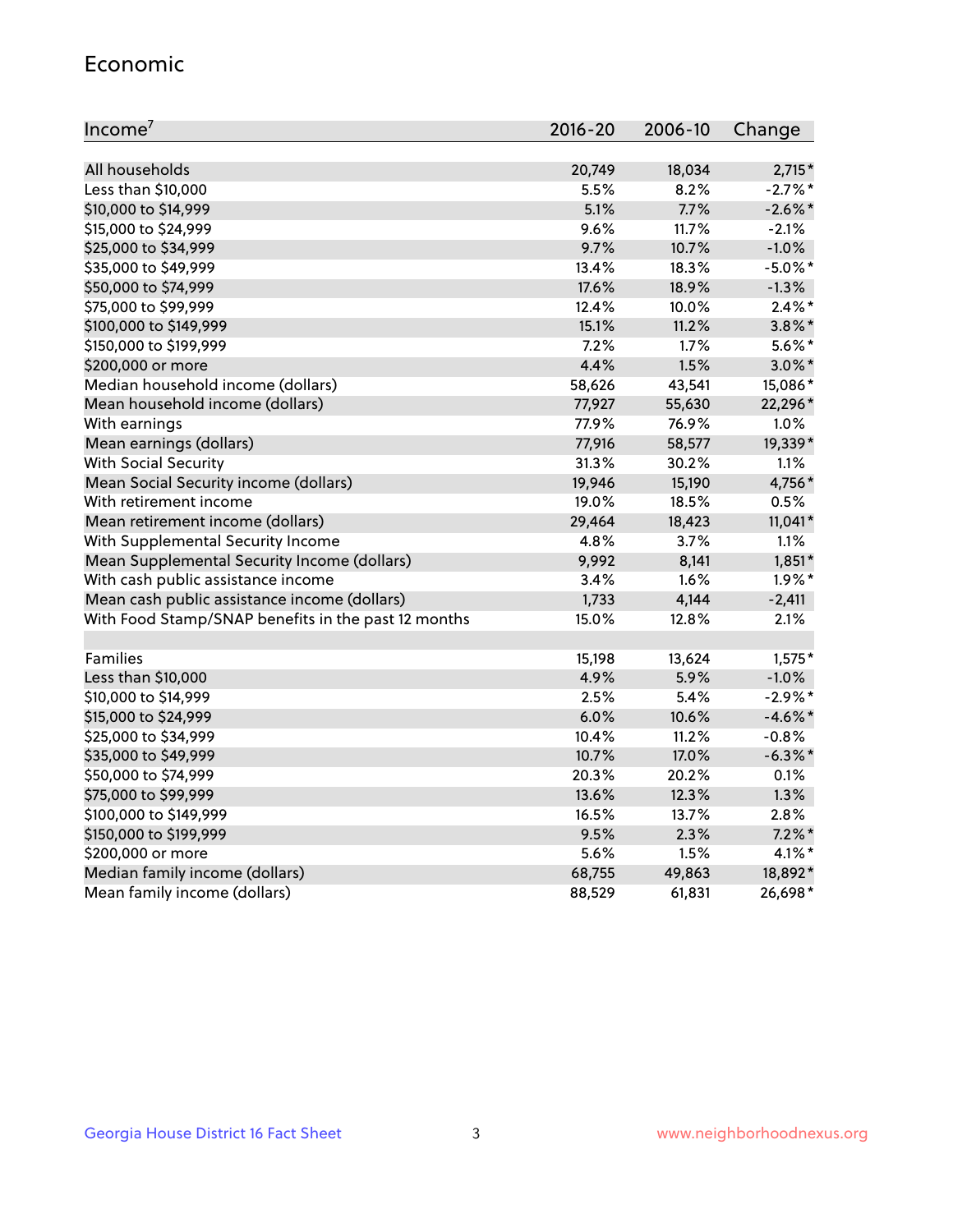## Economic, continued...

| Income, continued <sup>8</sup>                           | $2016 - 20$ | 2006-10 | Change    |
|----------------------------------------------------------|-------------|---------|-----------|
|                                                          |             |         |           |
| Nonfamily households                                     | 5,550       | 4,410   | $1,140*$  |
| Median nonfamily income (dollars)                        | 33,924      | 26,163  | 7,761*    |
| Mean nonfamily income (dollars)                          | 43,228      | 33,741  | 9,487*    |
|                                                          |             |         |           |
| Median earnings for workers (dollars)                    | 33,941      | 26,950  | 6,991*    |
| Median earnings for male full-time, year-round workers   | 48,427      | 41,957  | 6,470*    |
| (dollars)                                                |             |         |           |
| Median earnings for female full-time, year-round workers | 35,155      | 31,131  | 4,024*    |
| (dollars)                                                |             |         |           |
|                                                          |             |         |           |
| Per capita income (dollars)                              | 28,410      | 20,390  | 8,021*    |
|                                                          |             |         |           |
| Families and People Below Poverty Level <sup>9</sup>     | $2016 - 20$ | 2006-10 | Change    |
|                                                          |             |         |           |
| <b>All families</b>                                      | 11.8%       | 13.3%   | $-1.5%$   |
| With related children under 18 years                     | 17.8%       | 18.7%   | $-0.9%$   |
| With related children under 5 years only                 | 6.1%        | 27.4%   | $-21.2%$  |
| Married couple families                                  | 5.8%        | 7.8%    | $-2.0%$   |
| With related children under 18 years                     | 8.8%        | 9.1%    | $-0.3%$   |
| With related children under 5 years only                 | 3.0%        | 9.9%    | $-6.9%$   |
| Families with female householder, no husband present     | 38.9%       | 32.9%   | 6.0%      |
| With related children under 18 years                     | 51.0%       | 43.1%   | 8.0%      |
| With related children under 5 years only                 | 33.5%       | 78.7%   | $-45.3%$  |
|                                                          |             |         |           |
| All people                                               | 14.1%       | 16.4%   | $-2.3%$   |
| Under 18 years                                           | 19.4%       | 21.3%   | $-1.9%$   |
| Related children under 18 years                          | 19.4%       | 20.7%   | $-1.3%$   |
| Related children under 5 years                           | 20.2%       | 25.2%   | $-5.0%$   |
| Related children 5 to 17 years                           | 19.1%       | 18.9%   | 0.2%      |
| 18 years and over                                        | 12.3%       | 14.5%   | $-2.3%$   |
| 18 to 64 years                                           | 13.2%       | 15.3%   | $-2.1%$   |
| 65 years and over                                        | 8.2%        | 10.6%   | $-2.4%$   |
| People in families                                       | 11.9%       | 14.4%   | $-2.5%$   |
| Unrelated individuals 15 years and over                  | 27.2%       | 29.9%   | $-2.7%$   |
|                                                          |             |         |           |
| Non-Hispanic white people                                | 7.6%        | 11.9%   | $-4.2%$ * |
| Black or African-American people                         | 24.4%       | 17.0%   | 7.4%      |
| Asian people                                             | 15.0%       | 13.7%   | 1.3%      |
| Hispanic or Latino people                                | 40.1%       | 49.6%   | $-9.5%$   |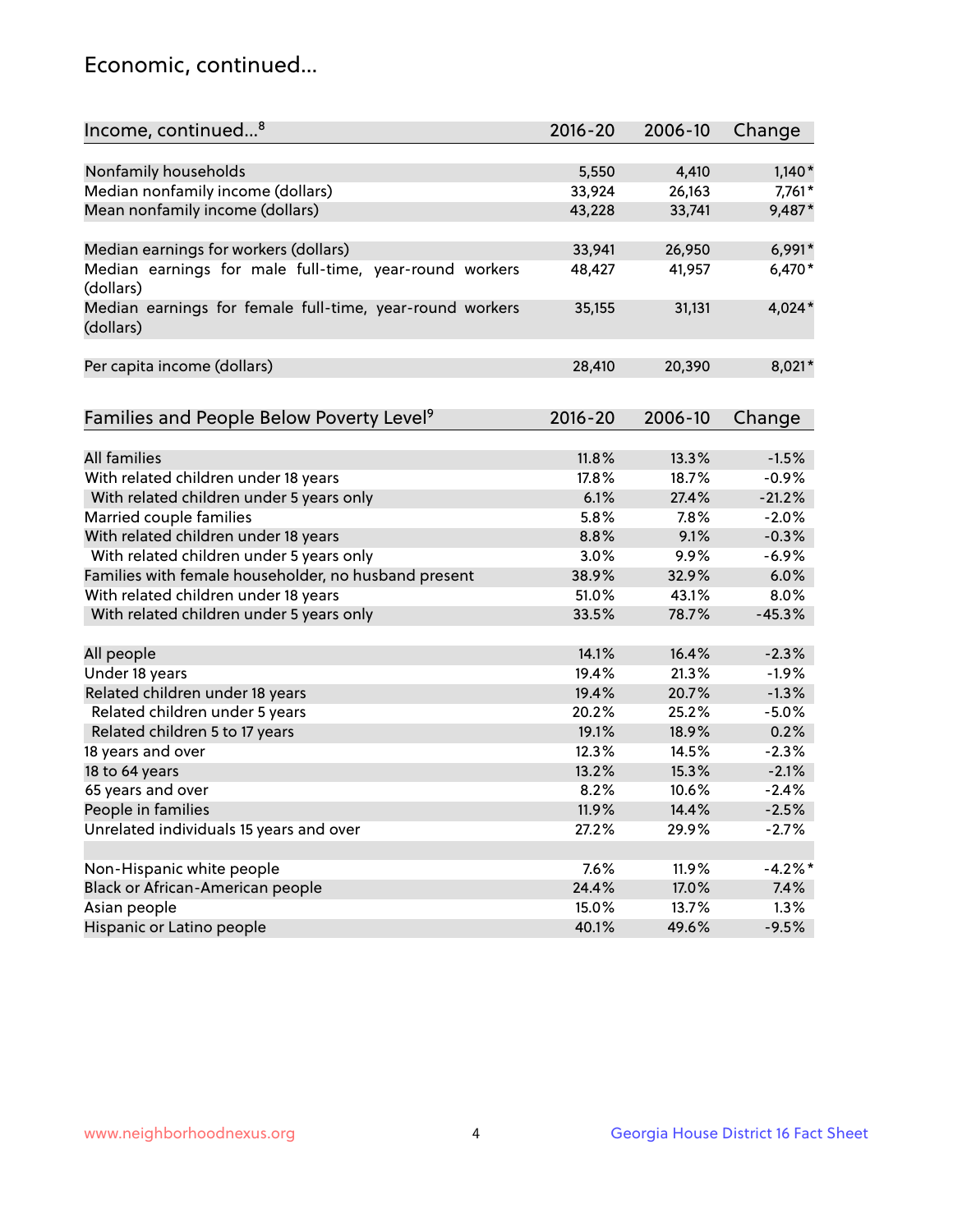## Employment

| Employment Status <sup>10</sup>                                             | $2016 - 20$ | 2006-10 | Change     |
|-----------------------------------------------------------------------------|-------------|---------|------------|
|                                                                             |             |         |            |
| Population 16 years and over                                                | 45,513      | 39,047  | $6,466*$   |
| In labor force                                                              | 63.0%       | 63.1%   | $-0.1%$    |
| Civilian labor force                                                        | 62.8%       | 63.0%   | $-0.2%$    |
| Employed                                                                    | 59.5%       | 56.8%   | 2.7%       |
| Unemployed                                                                  | 3.3%        | 6.2%    | $-2.8%$    |
| <b>Armed Forces</b>                                                         | 0.2%        | 0.1%    | 0.1%       |
| Not in labor force                                                          | 37.0%       | 36.9%   | 0.1%       |
| Civilian labor force                                                        | 28,599      | 24,599  | 4,000*     |
| <b>Unemployment Rate</b>                                                    | 5.3%        | 9.8%    | $-4.5%$    |
|                                                                             |             |         |            |
| Females 16 years and over                                                   | 23,201      | 19,601  | $3,600*$   |
| In labor force                                                              | 54.1%       | 55.4%   | $-1.3%$    |
| Civilian labor force                                                        | 54.1%       | 55.4%   | $-1.3%$    |
| Employed                                                                    | 51.3%       | 50.4%   | 0.9%       |
|                                                                             |             |         |            |
| Own children of the householder under 6 years                               | 4,437       | 4,607   | $-170$     |
| All parents in family in labor force                                        | 60.4%       | 64.8%   | $-4.4%$    |
|                                                                             |             |         |            |
| Own children of the householder 6 to 17 years                               | 9,430       | 8,316   | 1,114      |
| All parents in family in labor force                                        | 68.0%       | 70.9%   | $-2.8%$    |
|                                                                             |             |         |            |
| Industry <sup>11</sup>                                                      | $2016 - 20$ | 2006-10 | Change     |
|                                                                             |             |         |            |
| Civilian employed population 16 years and over                              | 27,076      | 22,186  | 4,891*     |
| Agriculture, forestry, fishing and hunting, and mining                      | 0.7%        | 0.9%    | $-0.2%$    |
| Construction                                                                | 8.8%        | 11.9%   | $-3.1\%$ * |
| Manufacturing                                                               | 20.9%       | 19.5%   | 1.4%       |
| Wholesale trade                                                             | 2.7%        | 3.4%    | $-0.7%$    |
| Retail trade                                                                | 11.6%       | 12.2%   | $-0.6%$    |
| Transportation and warehousing, and utilities                               | 5.6%        | 5.2%    | 0.4%       |
| Information                                                                 | 2.3%        | 2.4%    | $-0.0%$    |
| Finance and insurance, and real estate and rental and leasing               | 4.2%        | 4.5%    | $-0.3%$    |
| Professional, scientific, and management, and administrative                | 9.3%        | 6.2%    | $3.1\%$ *  |
| and waste management services                                               |             |         |            |
| Educational services, and health care and social assistance                 | 15.9%       | 19.5%   | $-3.6\%$ * |
| Arts, entertainment, and recreation, and accommodation and<br>food services | 7.9%        | 5.8%    | $2.2\%$ *  |
| Other services, except public administration                                | 5.4%        | 4.9%    | 0.5%       |
| Public administration                                                       | 4.8%        | 3.6%    | 1.1%       |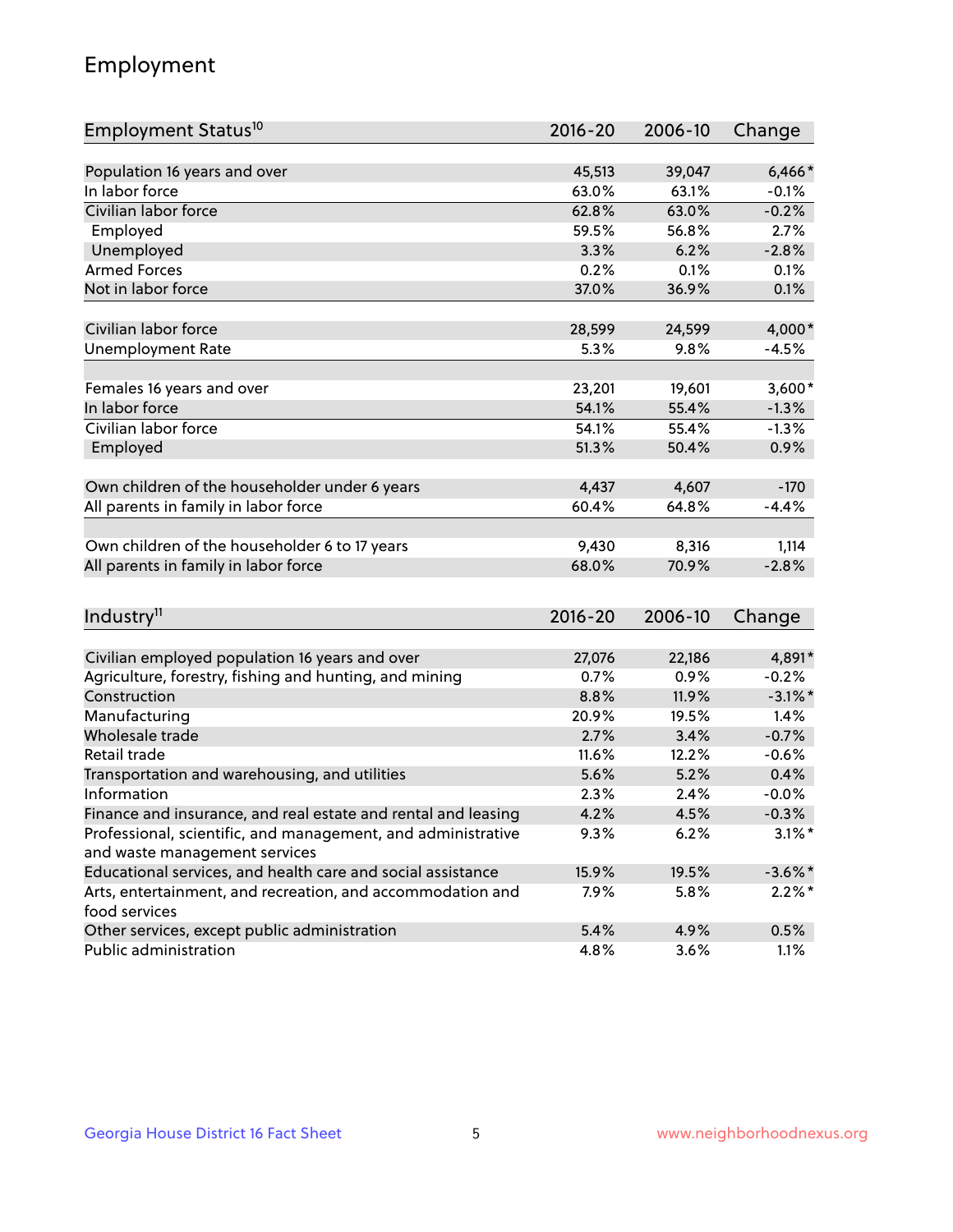## Employment, continued...

| Occupation <sup>12</sup>                                     | $2016 - 20$ | 2006-10 | Change     |
|--------------------------------------------------------------|-------------|---------|------------|
| Civilian employed population 16 years and over               | 27,076      | 22,186  | 4,891*     |
| Management, business, science, and arts occupations          | 26.5%       | 24.9%   | 1.6%       |
| Service occupations                                          | 15.3%       | 15.5%   | $-0.2%$    |
| Sales and office occupations                                 | 23.3%       | 23.0%   | 0.4%       |
| and<br>Natural<br>resources,<br>construction,<br>maintenance | 12.8%       | 16.1%   | $-3.3\%$ * |
| occupations                                                  |             |         |            |
| Production, transportation, and material moving occupations  | 22.0%       | 20.5%   | 1.5%       |
| Class of Worker <sup>13</sup>                                | $2016 - 20$ | 2006-10 | Change     |
|                                                              |             |         |            |
| Civilian employed population 16 years and over               | 27,076      | 22,186  | 4,891*     |
| Private wage and salary workers                              | 83.7%       | 77.8%   | 5.9%       |
| Government workers                                           | 11.6%       | 14.5%   | $-2.9%$    |
| Self-employed in own not incorporated business workers       | 4.6%        | 7.3%    | $-2.8%$ *  |
| <b>Unpaid family workers</b>                                 | 0.1%        | 0.3%    | $-0.2%$    |
| Job Flows <sup>14</sup>                                      | 2019        | 2010    | Change     |
|                                                              |             |         |            |
| Total Jobs in district                                       | 12,267      | 11,309  | 958        |
| Held by residents of district                                | 47.4%       | 49.7%   | $-2.3%$    |
| Held by non-residents of district                            | 52.6%       | 50.3%   | 2.3%       |
| Jobs by Industry Sector <sup>15</sup>                        | 2019        | 2010    | Change     |
|                                                              |             |         |            |
| Total Jobs in district                                       | 12,267      | 11,309  | 958        |
| Goods Producing sectors                                      | 35.3%       | 33.0%   | 2.3%       |
| Trade, Transportation, and Utilities sectors                 | 18.5%       | 16.6%   | 2.0%       |
| All Other Services sectors                                   | 46.2%       | 50.4%   | $-4.2%$    |
| Total Jobs in district held by district residents            | 5,813       | 5,618   | 195        |
|                                                              | 38.5%       | 37.3%   | 1.2%       |
| <b>Goods Producing sectors</b>                               |             |         |            |
| Trade, Transportation, and Utilities sectors                 | 13.2%       | 12.2%   | 1.0%       |
| All Other Services sectors                                   | 48.3%       | 50.5%   | $-2.1%$    |
| Jobs by Earnings <sup>16</sup>                               | 2019        | 2010    | Change     |
|                                                              |             |         |            |
| Total Jobs in district                                       | 12,267      | 11,309  | 958        |
| Jobs with earnings \$1250/month or less                      | 22.4%       | 23.3%   | $-0.9%$    |
| Jobs with earnings \$1251/month to \$3333/month              | 39.8%       | 50.2%   | $-10.5%$   |
| Jobs with earnings greater than \$3333/month                 | 37.9%       | 26.4%   | 11.4%      |
| Total Jobs in district held by district residents            | 5,813       | 5,618   | 195        |
| Jobs with earnings \$1250/month or less                      | 23.6%       | 24.8%   | $-1.3%$    |
| Jobs with earnings \$1251/month to \$3333/month              | 42.2%       | 54.4%   | $-12.2%$   |
| Jobs with earnings greater than \$3333/month                 | 34.3%       | 20.8%   | 13.5%      |
|                                                              |             |         |            |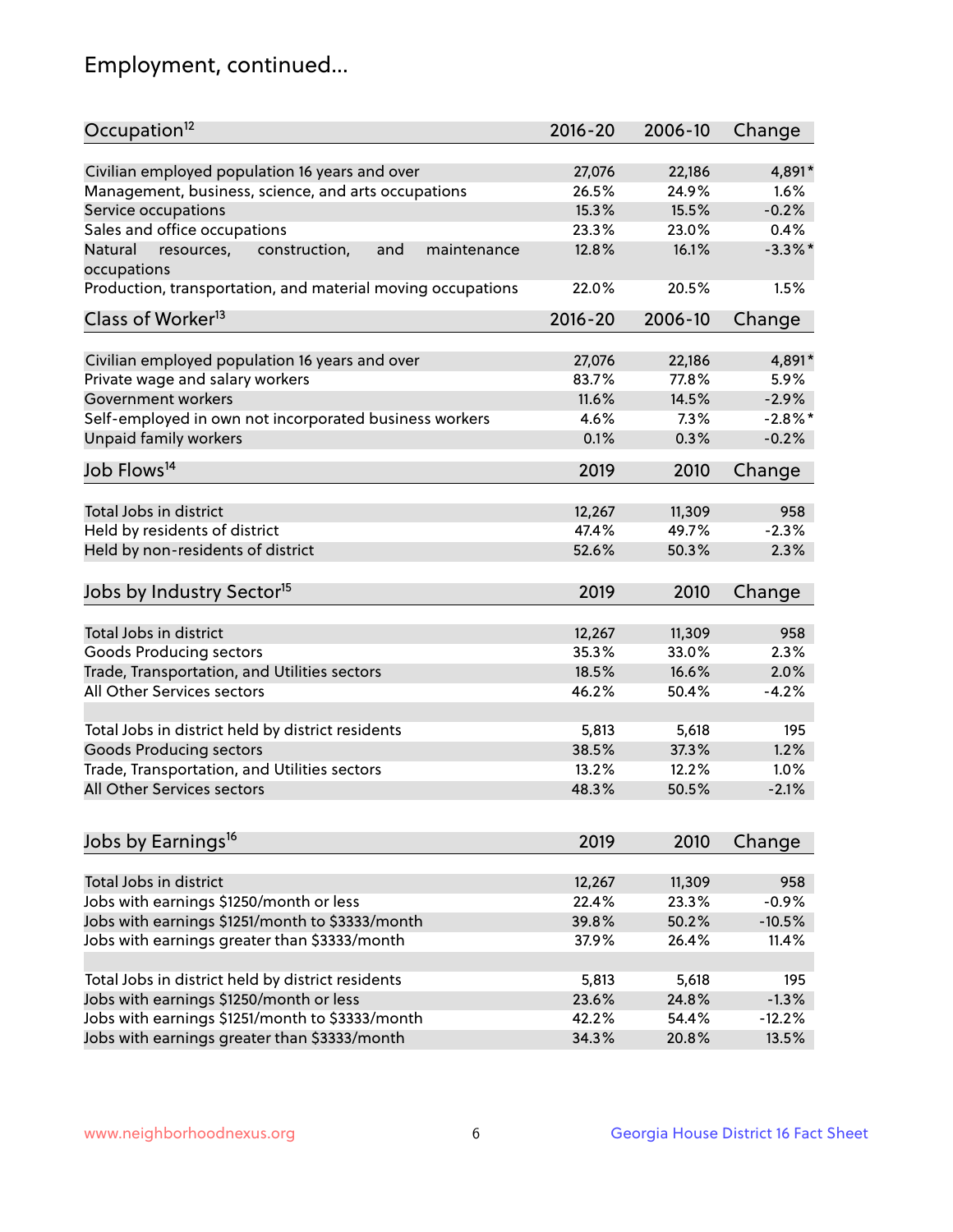## Employment, continued...

| Jobs by Age of Worker <sup>17</sup>               | 2019   | 2010   | Change  |
|---------------------------------------------------|--------|--------|---------|
|                                                   |        |        |         |
| Total Jobs in district                            | 12,267 | 11,309 | 958     |
| Jobs with workers age 29 or younger               | 22.8%  | 24.2%  | $-1.4%$ |
| Jobs with workers age 30 to 54                    | 55.5%  | 58.8%  | $-3.3%$ |
| Jobs with workers age 55 or older                 | 21.7%  | 17.0%  | 4.7%    |
|                                                   |        |        |         |
| Total Jobs in district held by district residents | 5,813  | 5,618  | 195     |
| Jobs with workers age 29 or younger               | 22.9%  | 24.3%  | $-1.5%$ |
| Jobs with workers age 30 to 54                    | 54.3%  | 57.2%  | $-3.0%$ |
| Jobs with workers age 55 or older                 | 22.9%  | 18.4%  | 4.4%    |

#### Education

| School Enrollment <sup>18</sup>                | $2016 - 20$ | 2006-10 | Change     |
|------------------------------------------------|-------------|---------|------------|
|                                                |             |         |            |
| Population 3 years and over enrolled in school | 14,159      | 13,330  | 829        |
| Nursery school, preschool                      | 5.8%        | 10.0%   | $-4.2\%$ * |
| Kindergarten                                   | 4.2%        | 5.4%    | $-1.3%$    |
| Elementary school (grades 1-8)                 | 49.0%       | 48.1%   | 0.8%       |
| High school (grades 9-12)                      | 22.4%       | 19.7%   | 2.7%       |
| College or graduate school                     | 18.6%       | 16.7%   | $1.9\%$    |
| Educational Attainment <sup>19</sup>           | $2016 - 20$ | 2006-10 | Change     |
|                                                |             |         |            |
| Population 25 years and over                   | 38,847      | 32,892  | 5,954*     |
| Less than 9th grade                            | 5.9%        | 10.3%   | $-4.4\%$ * |
| 9th to 12th grade, no diploma                  | 9.3%        | 14.5%   | $-5.3\%$ * |
| High school graduate (includes equivalency)    | 35.9%       | 37.0%   | $-1.1%$    |
| Some college, no degree                        | 22.6%       | 19.3%   | $3.4\%$ *  |
| Associate's degree                             | 8.0%        | 4.6%    | $3.4\%$ *  |
| Bachelor's degree                              | 11.2%       | 8.7%    | $2.5\%$ *  |
| Graduate or professional degree                | $7.0\%$     | 5.6%    | 1.5%       |
|                                                |             |         |            |
| Percent high school graduate or higher         | 84.8%       | 75.2%   | $9.6\%$ *  |
| Percent bachelor's degree or higher            | 18.2%       | 14.3%   | $3.9\%$ *  |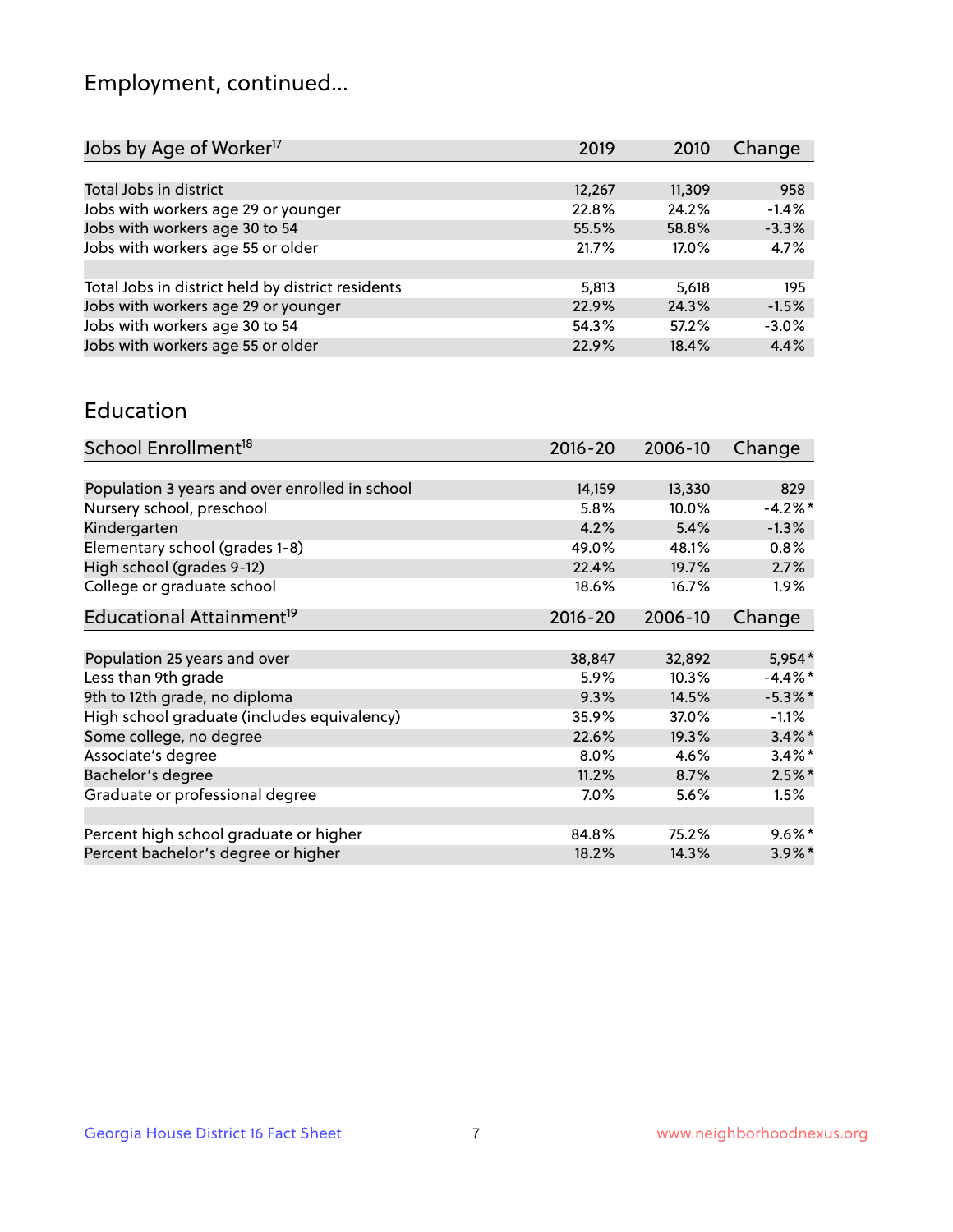## Housing

| Households by Type <sup>20</sup>                     | $2016 - 20$ | 2006-10 | Change     |
|------------------------------------------------------|-------------|---------|------------|
|                                                      |             |         |            |
| <b>Total households</b>                              | 20,749      | 18,034  | $2,715*$   |
| Family households (families)                         | 73.2%       | 75.5%   | $-2.3%$    |
| With own children under 18 years                     | 32.8%       | 34.4%   | $-1.6%$    |
| Married-couple family                                | 53.9%       | 56.5%   | $-2.6%$    |
| With own children of the householder under 18 years  | 22.9%       | 24.5%   | $-1.6%$    |
| Male householder, no wife present, family            | 6.7%        | 5.3%    | 1.4%       |
| With own children of the householder under 18 years  | 3.8%        | 2.7%    | 1.2%       |
| Female householder, no husband present, family       | 12.7%       | 13.7%   | $-1.1%$    |
| With own children of the householder under 18 years  | 6.1%        | 7.2%    | $-1.2%$    |
| Nonfamily households                                 | 26.8%       | 24.5%   | 2.3%       |
| Householder living alone                             | 21.5%       | 21.4%   | 0.1%       |
| 65 years and over                                    | 9.7%        | 7.7%    | $2.0\%$ *  |
|                                                      |             |         |            |
| Households with one or more people under 18 years    | 37.9%       | 39.9%   | $-2.0%$    |
| Households with one or more people 65 years and over | 28.8%       | 23.4%   | $5.4\%$ *  |
|                                                      |             |         |            |
| Average household size                               | 2.82        | 2.83    | $-0.01$    |
| Average family size                                  | 3.29        | 3.26    | 0.03       |
|                                                      |             |         |            |
| Housing Occupancy <sup>21</sup>                      | $2016 - 20$ | 2006-10 | Change     |
|                                                      |             |         |            |
| Total housing units                                  | 22,485      | 20,610  | $1,875*$   |
| Occupied housing units                               | 92.3%       | 87.5%   | 4.8%*      |
| Vacant housing units                                 | 7.7%        | 12.5%   | $-4.8\%$ * |
|                                                      |             |         |            |
| Homeowner vacancy rate                               | 1.3         | 3.3     | $-2.0$     |
| Rental vacancy rate                                  | 3.3         | 10.2    | $-6.9*$    |
|                                                      |             |         |            |
|                                                      |             |         |            |
| Units in Structure <sup>22</sup>                     | $2016 - 20$ | 2006-10 | Change     |
| Total housing units                                  | 22,485      | 20,610  | $1,875*$   |
| 1-unit, detached                                     | 81.8%       | 80.2%   | 1.6%       |
|                                                      | 1.1%        | 0.7%    | 0.4%       |
| 1-unit, attached<br>2 units                          | 3.1%        | 3.2%    | $-0.1%$    |
| 3 or 4 units                                         | 2.3%        | 2.8%    |            |
|                                                      |             |         | $-0.5%$    |
| 5 to 9 units                                         | 2.9%        | 2.1%    | 0.7%       |
| 10 to 19 units                                       | 0.5%        | 0.1%    | 0.5%       |
| 20 or more units                                     | 0.8%        | 1.1%    | $-0.3%$    |
| Mobile home                                          | 7.6%        | 9.8%    | $-2.3%$    |
| Boat, RV, van, etc.                                  | 0.0%        | 0.0%    | 0.0%       |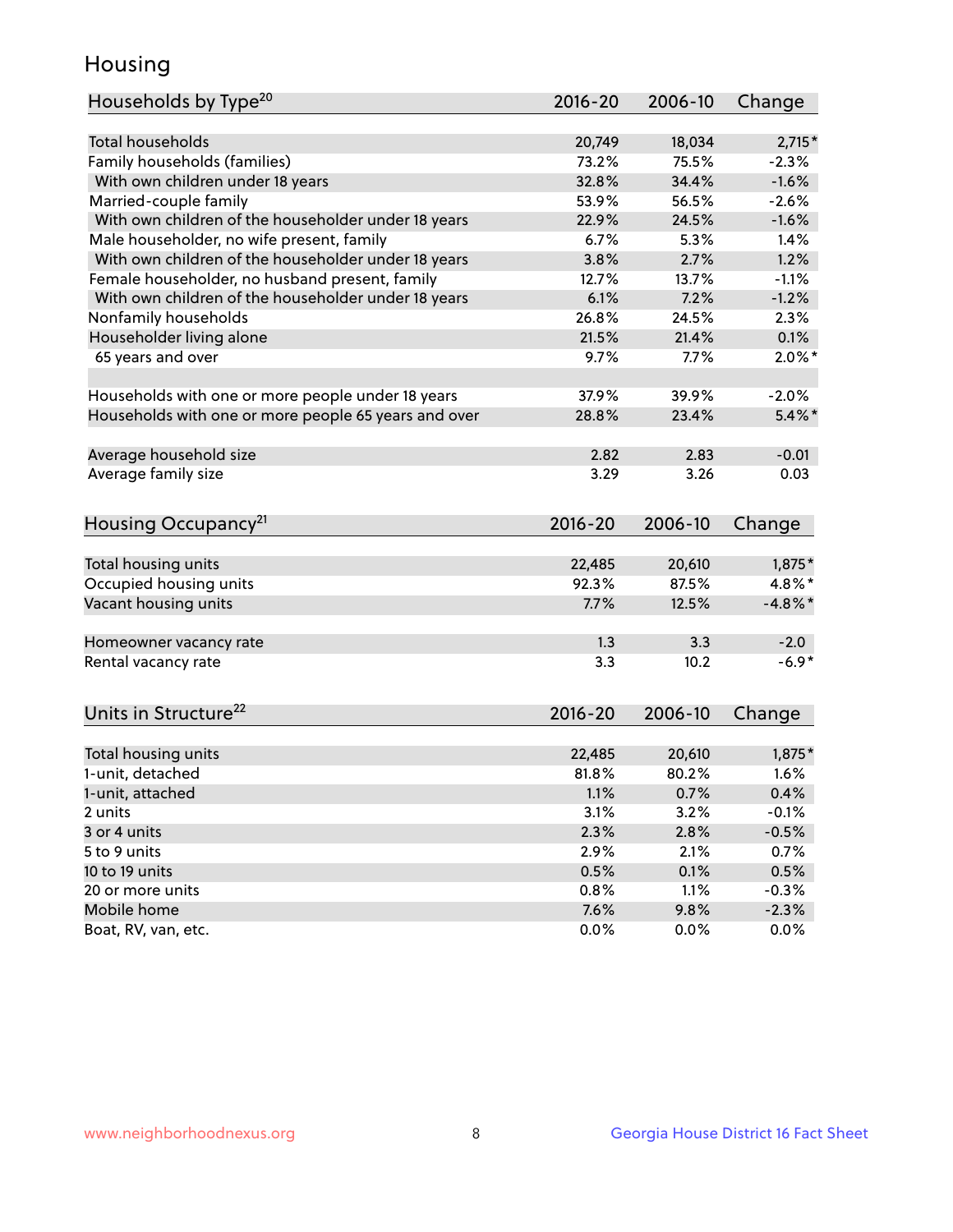## Housing, Continued...

| Year Structure Built <sup>23</sup>             | 2016-20     | 2006-10 | Change     |
|------------------------------------------------|-------------|---------|------------|
| Total housing units                            | 22,485      | 20,610  | 1,875*     |
| Built 2014 or later                            | 5.5%        | (X)     | (X)        |
| Built 2010 to 2013                             | 1.6%        | (X)     | (X)        |
| Built 2000 to 2009                             | 27.7%       | 17.7%   | 10.0%*     |
| Built 1990 to 1999                             | 16.1%       | 17.7%   | $-1.6%$    |
| Built 1980 to 1989                             | 12.3%       | 15.7%   | $-3.3\%$ * |
| Built 1970 to 1979                             | 12.1%       | 16.8%   | $-4.7%$    |
| Built 1960 to 1969                             | 8.0%        | 7.1%    | 0.9%       |
| Built 1950 to 1959                             | 3.8%        | 6.6%    | $-2.8\%$ * |
| Built 1940 to 1949                             | 3.5%        | 5.9%    | $-2.3\%$ * |
| Built 1939 or earlier                          | 9.3%        | 12.6%   | $-3.3\%$ * |
| Housing Tenure <sup>24</sup>                   | $2016 - 20$ | 2006-10 | Change     |
|                                                |             |         |            |
| Occupied housing units                         | 20,749      | 18,034  | $2,715*$   |
| Owner-occupied                                 | 71.0%       | 74.6%   | $-3.6\%$ * |
| Renter-occupied                                | 29.0%       | 25.4%   | $3.6\%$ *  |
| Average household size of owner-occupied unit  | 2.87        | 2.80    | 0.07       |
| Average household size of renter-occupied unit | 2.70        | 2.91    | $-0.21*$   |
| Residence 1 Year Ago <sup>25</sup>             | $2016 - 20$ | 2006-10 | Change     |
| Population 1 year and over                     | 57,899      | 50,731  | $7,168*$   |
| Same house                                     | 87.9%       | 85.2%   | $2.7\%$ *  |
| Different house in the U.S.                    | 11.8%       | 14.7%   | $-2.8%$    |
| Same county                                    | 6.0%        | 10.1%   | $-4.1\%$ * |
| Different county                               | 5.8%        | 4.5%    | 1.3%       |
| Same state                                     | 4.0%        | 3.8%    | 0.3%       |
| Different state                                | 1.8%        | 0.8%    | $1.0\%$ *  |
| Abroad                                         | 0.3%        | 0.2%    | 0.1%       |
| Value of Housing Unit <sup>26</sup>            | $2016 - 20$ | 2006-10 | Change     |
|                                                |             |         |            |
| Owner-occupied units                           | 14,740      | 13,456  | $1,284*$   |
| Less than \$50,000                             | 8.5%        | 9.1%    | $-0.6%$    |
| \$50,000 to \$99,999                           | 19.4%       | 26.9%   | $-7.5%$ *  |
| \$100,000 to \$149,999                         | 16.1%       | 23.0%   | $-6.9\%$ * |
| \$150,000 to \$199,999                         | 14.8%       | 14.0%   | 0.8%       |
| \$200,000 to \$299,999                         | 16.8%       | 17.7%   | $-0.9%$    |
| \$300,000 to \$499,999                         | 19.7%       | 8.0%    | $11.7\%$ * |
| \$500,000 to \$999,999                         | 3.5%        | 1.0%    | 2.5%       |
| \$1,000,000 or more                            | 1.2%        | 0.2%    | 0.9%       |
| Median (dollars)                               | 166,679     | 128,701 | 37,979*    |
| Mortgage Status <sup>27</sup>                  | $2016 - 20$ | 2006-10 | Change     |
| Owner-occupied units                           | 14,740      | 13,456  | $1,284*$   |
| Housing units with a mortgage                  | 62.1%       | 65.5%   | $-3.4%$    |
| Housing units without a mortgage               | 37.9%       | 34.5%   | 3.4%       |
|                                                |             |         |            |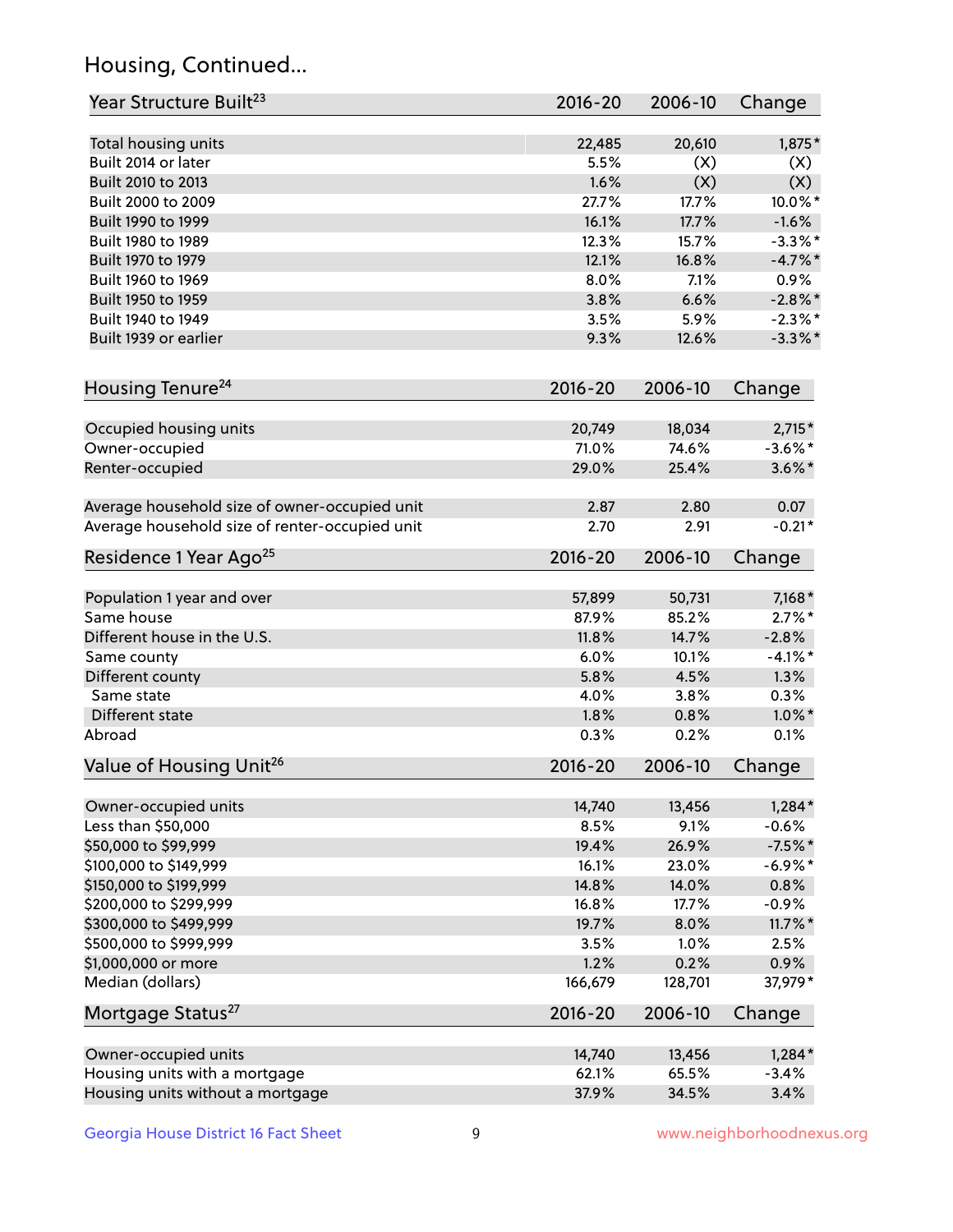## Housing, Continued...

| Selected Monthly Owner Costs <sup>28</sup>                                            | 2016-20     | 2006-10 | Change     |
|---------------------------------------------------------------------------------------|-------------|---------|------------|
| Housing units with a mortgage                                                         | 9,148       | 8,807   | 342        |
| Less than \$300                                                                       | 0.1%        | 0.0%    | 0.1%       |
| \$300 to \$499                                                                        | 1.4%        | 2.6%    | $-1.2%$    |
| \$500 to \$999                                                                        | 25.6%       | 35.0%   | $-9.4%$ *  |
| \$1,000 to \$1,499                                                                    | 26.3%       | 31.0%   | $-4.6%$    |
| \$1,500 to \$1,999                                                                    | 20.0%       | 16.9%   | 3.1%       |
| \$2,000 to \$2,999                                                                    | 23.6%       | 11.4%   | 12.2%*     |
| \$3,000 or more                                                                       | 2.9%        | 3.1%    | $-0.2%$    |
| Median (dollars)                                                                      | 1,425       | 1,180   | $245*$     |
|                                                                                       |             |         |            |
| Housing units without a mortgage                                                      | 5,592       | 4,649   | 943*       |
| Less than \$150                                                                       | 2.9%        | 5.4%    | $-2.6%$    |
| \$150 to \$249                                                                        | 11.8%       | 20.5%   | $-8.7%$    |
| \$250 to \$349                                                                        | 19.3%       | 27.4%   | $-8.1\%$ * |
| \$350 to \$499                                                                        | 32.5%       | 25.8%   | $6.7\%$ *  |
| \$500 to \$699                                                                        | 21.2%       | 12.8%   | $8.4\%$ *  |
| \$700 or more                                                                         | 12.4%       | 8.1%    | 4.3%       |
| Median (dollars)                                                                      | 415         | 338     | $77*$      |
| Selected Monthly Owner Costs as a Percentage of<br>Household Income <sup>29</sup>     | $2016 - 20$ | 2006-10 | Change     |
| Housing units with a mortgage (excluding units where<br>SMOCAPI cannot be computed)   | 9,126       | 8,776   | 349        |
| Less than 20.0 percent                                                                | 48.2%       | 38.2%   | $9.9\%*$   |
| 20.0 to 24.9 percent                                                                  | 19.1%       | 17.9%   | 1.2%       |
| 25.0 to 29.9 percent                                                                  | 11.4%       | 11.7%   | $-0.3%$    |
| 30.0 to 34.9 percent                                                                  | 4.5%        | 9.6%    | $-5.1\%$ * |
| 35.0 percent or more                                                                  | 16.9%       | 22.6%   | $-5.7%$    |
| Not computed                                                                          | 23          | 31      | -8         |
| Housing unit without a mortgage (excluding units where<br>SMOCAPI cannot be computed) | 5,504       | 4,536   | 968        |
| Less than 10.0 percent                                                                | 49.5%       | 41.0%   | $8.5\%$ *  |
| 10.0 to 14.9 percent                                                                  | 19.8%       | 21.6%   | $-1.8%$    |
| 15.0 to 19.9 percent                                                                  | 14.1%       | 10.4%   | 3.7%       |
| 20.0 to 24.9 percent                                                                  | 4.5%        | 7.4%    | $-2.9%$    |
| 25.0 to 29.9 percent                                                                  | 3.4%        | 3.6%    | $-0.3%$    |
| 30.0 to 34.9 percent                                                                  | 1.6%        | 3.6%    | $-2.1%$    |
| 35.0 percent or more                                                                  | 7.2%        | 12.3%   | $-5.1%$    |
| Not computed                                                                          | 88          | 113     | $-25$      |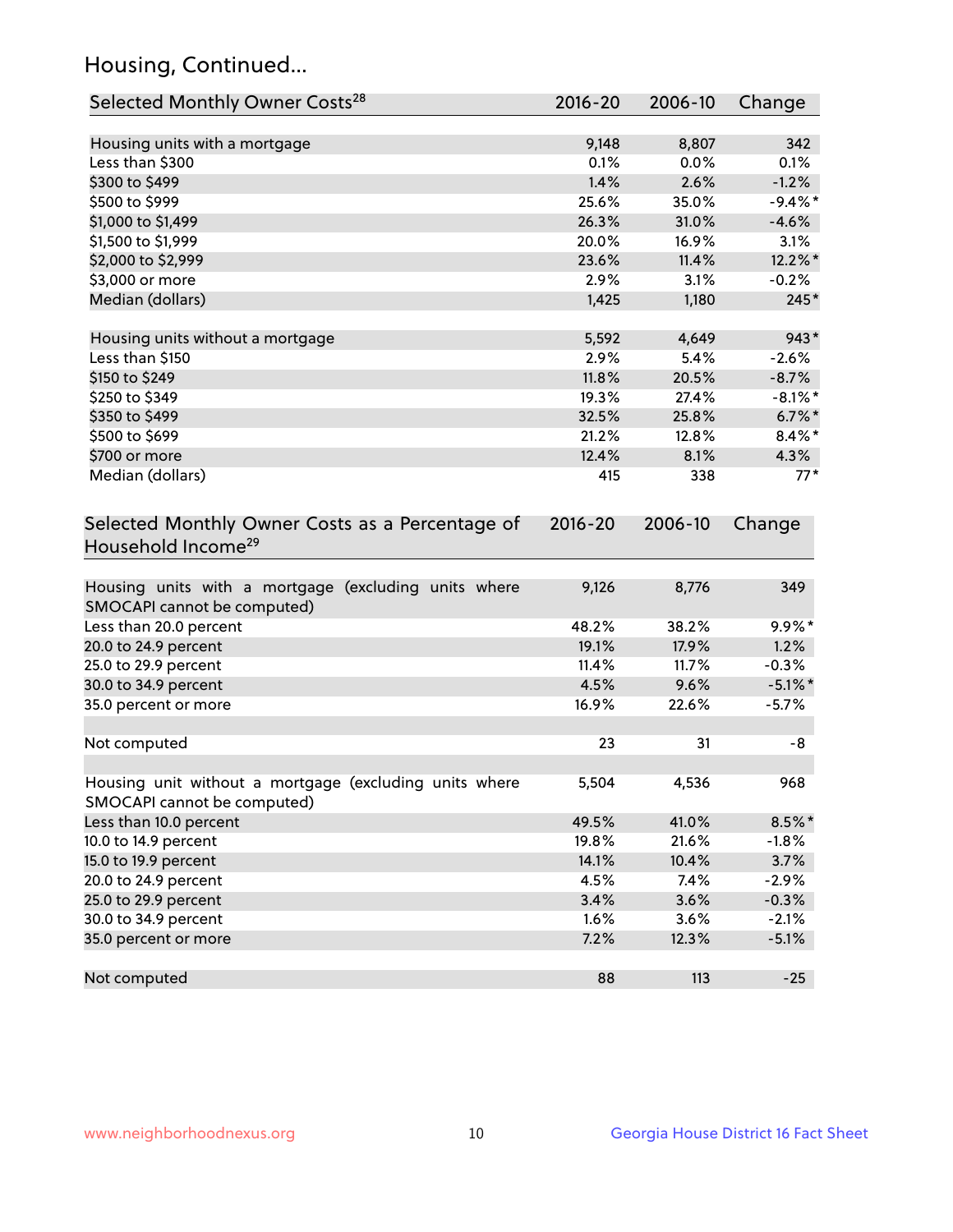## Housing, Continued...

| Gross Rent <sup>30</sup>                                     | 2016-20     | 2006-10 | Change          |
|--------------------------------------------------------------|-------------|---------|-----------------|
|                                                              |             |         |                 |
| Occupied units paying rent                                   | 5,450       | 4,052   | $1,398*$        |
| Less than \$200                                              | 0.3%        | 2.8%    | $-2.6%$         |
| \$200 to \$499                                               | 11.5%       | 24.4%   | $-12.9%$        |
| \$500 to \$749                                               | 39.7%       | 37.5%   | 2.2%            |
| \$750 to \$999                                               | 33.2%       | 24.5%   | 8.7%            |
| \$1,000 to \$1,499                                           | 10.0%       | 10.2%   | $-0.2%$         |
| \$1,500 to \$1,999                                           | 2.7%        | 0.4%    | 2.3%            |
| \$2,000 or more                                              | 2.7%        | 0.2%    | 2.4%            |
| Median (dollars)                                             | 743         | 657     | $86*$           |
|                                                              |             |         |                 |
| No rent paid                                                 | 559         | 526     | 32 <sup>2</sup> |
|                                                              |             |         |                 |
| Gross Rent as a Percentage of Household Income <sup>31</sup> | $2016 - 20$ | 2006-10 | Change          |

| Occupied units paying rent (excluding units where GRAPI<br>cannot be computed) | 5,309 | 4.001    | $1,308*$   |
|--------------------------------------------------------------------------------|-------|----------|------------|
| Less than 15.0 percent                                                         | 16.8% | $11.0\%$ | 5.9%       |
| 15.0 to 19.9 percent                                                           | 16.8% | 8.8%     | 8.0%       |
| 20.0 to 24.9 percent                                                           | 6.2%  | 15.6%    | $-9.4\%$ * |
| 25.0 to 29.9 percent                                                           | 10.9% | 15.5%    | $-4.6%$    |
| 30.0 to 34.9 percent                                                           | 8.9%  | 6.3%     | 2.7%       |
| 35.0 percent or more                                                           | 40.4% | 42.9%    | $-2.5%$    |
|                                                                                |       |          |            |
| Not computed                                                                   | 700   | 578      | 122        |

## Transportation

| Commuting to Work <sup>32</sup>           | 2016-20 | 2006-10 | Change     |
|-------------------------------------------|---------|---------|------------|
|                                           |         |         |            |
| Workers 16 years and over                 | 26,662  | 21,557  | $5,105*$   |
| Car, truck, or van - drove alone          | 81.6%   | 81.0%   | 0.6%       |
| Car, truck, or van - carpooled            | 8.6%    | 13.5%   | $-4.9\%$ * |
| Public transportation (excluding taxicab) | 1.2%    | 0.5%    | 0.7%       |
| Walked                                    | 1.7%    | 1.4%    | 0.3%       |
| Other means                               | 0.8%    | 0.6%    | 0.2%       |
| Worked at home                            | 6.1%    | 3.0%    | $3.1\%$ *  |
|                                           |         |         |            |
| Mean travel time to work (minutes)        | 32.8    | 30.1    | $2.7*$     |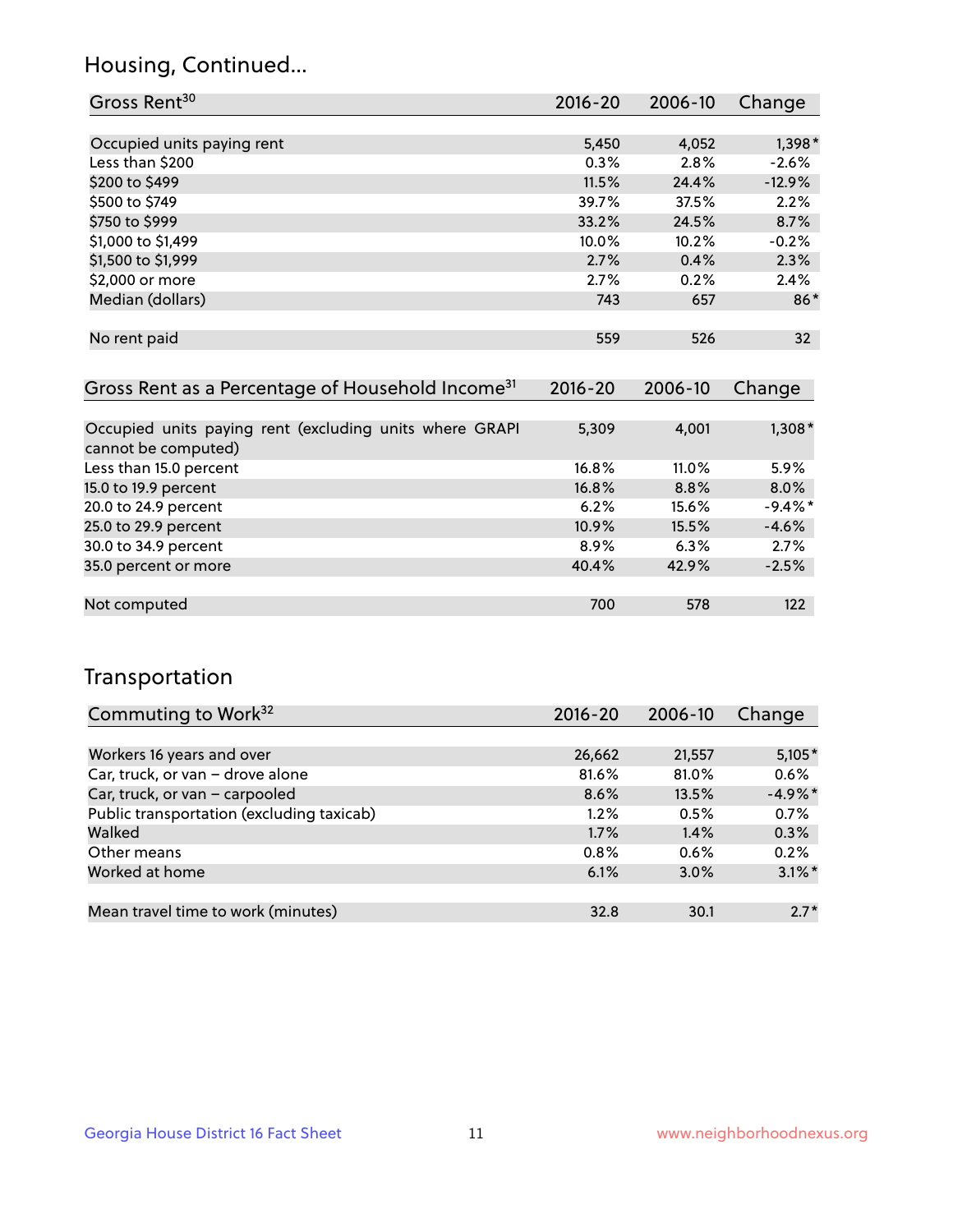## Transportation, Continued...

| Vehicles Available <sup>33</sup> | $2016 - 20$ | $2006 - 10$ | Change    |
|----------------------------------|-------------|-------------|-----------|
|                                  |             |             |           |
| Occupied housing units           | 20,749      | 18,034      | $2,715*$  |
| No vehicles available            | 5.1%        | 5.4%        | $-0.3%$   |
| 1 vehicle available              | 25.5%       | 28.8%       | $-3.3%$   |
| 2 vehicles available             | 37.0%       | 39.2%       | $-2.2%$   |
| 3 or more vehicles available     | 32.4%       | 26.6%       | $5.9\%$ * |

#### Health

| Health Insurance coverage <sup>34</sup>                 | 2016-20 |
|---------------------------------------------------------|---------|
|                                                         |         |
| Civilian Noninstitutionalized Population                | 58,447  |
| With health insurance coverage                          | 86.8%   |
| With private health insurance coverage                  | 66.3%   |
| With public health coverage                             | 31.7%   |
| No health insurance coverage                            | 13.2%   |
| Civilian Noninstitutionalized Population Under 19 years | 15,826  |
| No health insurance coverage                            | 8.1%    |
| Civilian Noninstitutionalized Population 19 to 64 years | 34,475  |
| In labor force:                                         | 26,475  |
| Employed:                                               | 25,192  |
| With health insurance coverage                          | 84.4%   |
| With private health insurance coverage                  | 81.9%   |
| With public coverage                                    | 5.8%    |
| No health insurance coverage                            | 15.6%   |
| Unemployed:                                             | 1,283   |
| With health insurance coverage                          | 59.5%   |
| With private health insurance coverage                  | 46.2%   |
| With public coverage                                    | 18.3%   |
| No health insurance coverage                            | 40.5%   |
| Not in labor force:                                     | 8,000   |
| With health insurance coverage                          | 75.5%   |
| With private health insurance coverage                  | 49.2%   |
| With public coverage                                    | 33.6%   |
| No health insurance coverage                            | 24.5%   |